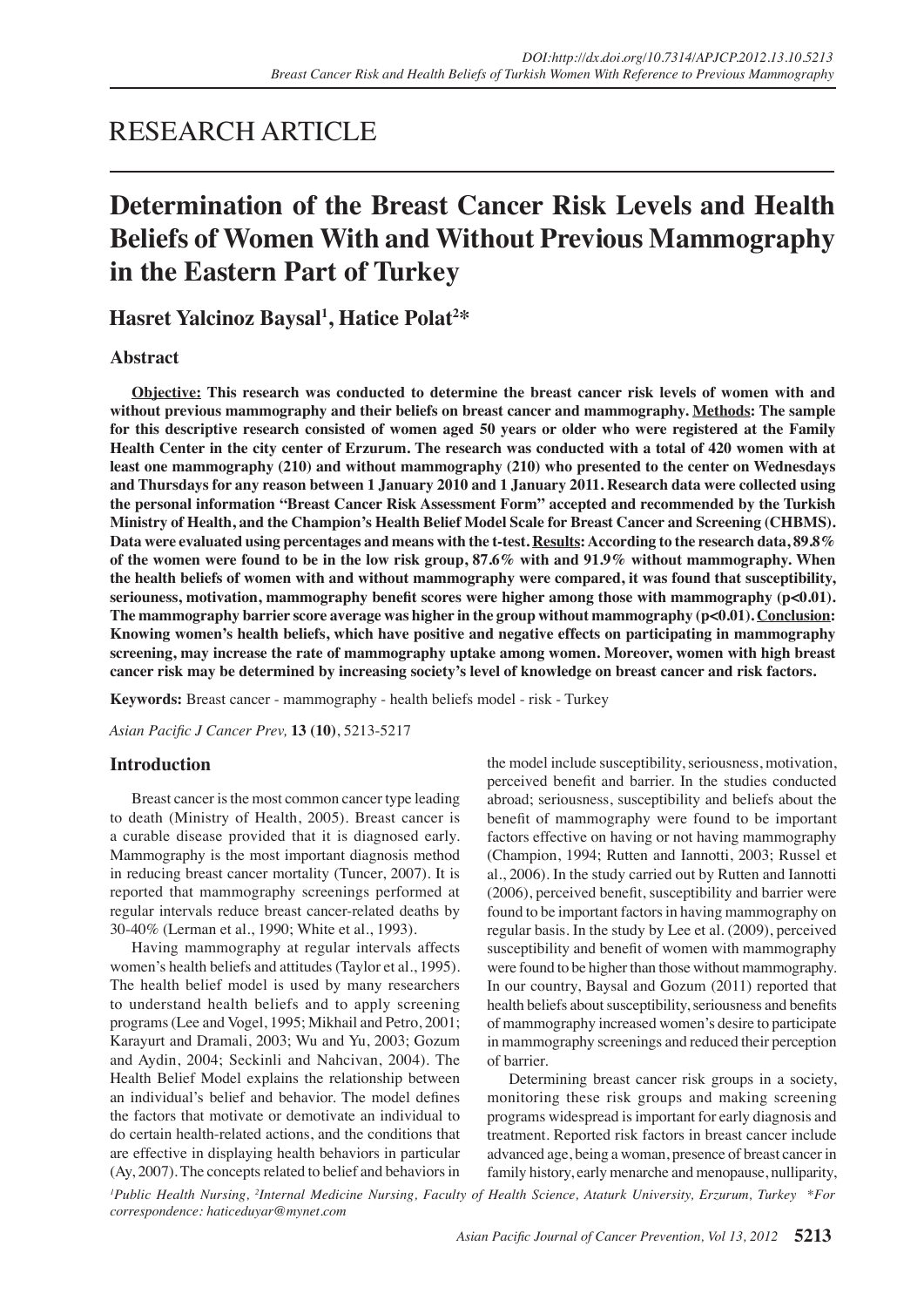#### *Hasret Yalcinoz Baysal and Hatice Polat*

>30 years of age at first labor, alcohol consumption more than one glass a day, and fatty diet (Gross, 2000). The Turkish Ministry of Health recommends the use of the Breast Cancer Risk Assessment Form to determine the breast cancer risk in Turkey (National Family Planning, 2000; Spence, 2000; Aslan and Gurkan, 2007). It is believed that breast cancer risk assessment studies will increase women's level of awareness and thus increase their participation in screening programs. In Taylor's study (1995), it was emphasized that higher levels of perceived risk and the presence of breast cancer in family history affected women's tendency to have mammography by 1.8 fold and 1.1 fold, respectively. It was also reported in some studies that women with the presence of breast cancer in family history had mammography at regular intervals compared to women without breast cancer history in the family (Lee and Vogel, 1995; Taylor et al., 1995; Carney et al., 2002; Rakowski et al., 2004).

Although breast cancer risk was found to be low in the risk assessment studies carried out in our country (Aslan and Gurkan, 2007; Tumer and Baybek, 2010), breast cancer continues to be a life-threatening condition (Ministry of Health, 2005). Therefore, it is important to conduct studies to determine the risk level.

Although participating in screening programs is important for reducing death by breast cancer in society, most of the women in our country who are in their fifties never have mammography or they do not have mammography at recommended intervals (Horton et al., 1996; Zincir, 1999). Regional studies in our country reveal that the rate of having mammography is lower in our society compared to Western countries (Canbulat and Uzun, 2008; Cam and Gumus, 2009; Nur, 2010). Protection from breast cancer, early diagnosis and treatment may become possible by determining women's health beliefs about breast cancer and mammography screenings, developing these beliefs, and performing mammography in risky age groups.

This research was conducted to determine the health beliefs about breast cancer and mammography and the levels of breast cancer risk in women with at least one mammography and without mammography.

### **Materials and Methods**

#### *Design and Sample*

The sample of this descriptive research consisted of women aged 50 years or older who were registered at Sukrupasa Family Health Center in the province of Erzurum, Turkey, who had at least one mammography and who never had mammography. In the groups with a known population (1396), the formula used in determining sample size was applied. The sample size was calculated as 209. The research was conducted with a total of 420 women with at least one mammography (210) and without mammography (210).

The sample of the research consisted of women aged 50 years or older who applied to Sukrupasa Family Health Center, who had no communication problems, who accepted to participate in the research, and who were included in the sample by randomization method.

#### *Data collection tools*

Research data were collected by using the descriptive form, the breast cancer risk assessment form, and the Health Belief Model Scale for Breast Cancer and Screening.

The descriptive form included 8 questions. The first 5 questions were about the socio-demographic characteristics of women (age, marital status, education status, occupation, income), and the other questions were about the presence of cancer in family history, the presence of a cancer patient in one's environment, and the status of having mammography.

#### *Breast Cancer Risk Assessment Form*

The "Breast Cancer Risk Assessment Form", which was developed by the American Cancer Society and accepted and recommended by the Turkish Ministry of Health, was used (National Family Planning, 2000; Spence, 2000; Aslan and Gurkan, 2007). The Breast Cancer Risk Assessment Form consisted of six parts and 20 items. The parts were divided as age, breast cancer history in the family, individual breast cancer history, child bearing age, menstrual history, and body structure. The scores below 200 indicated "low risk", the scores between 201-300 indicated "moderate risk", the scores between 301-400 indicated "high risk", and scores of 400 and above indicated "the highest risk".

#### *Champion's Health Belief Model for Breast Cancer and Screening (CHBMS)*

The Health Belief Model for Breast Cancer and Screening was developed by Champion (1984), based on the health belief model for beliefs about the early diagnosis of breast cancer. In this study, the validity and reliability of the scale was established by Gozum and Aydın (2004). The Cronbach's Alpha value of the scale was found to be between 69 and 83. A total of 5 sub-domains (30 items) were used in the scale, including "susceptibility", "seriousness" "health motivation" regarding breast cancer, and "benefits" and "barriers" about mammography. It was a likert-type scale with scores ranging from 1 to 5. The answers were evaluated as follows: totally disagree: 1, disagree: 2, undecided: 3, agree: 4, and totally agree: 5. The maximum values to be obtained from the scale were 3-15 for susceptibility, 6-30 for seriousness, 5-25 for health motivation, 2-25 for benefits of mammography,



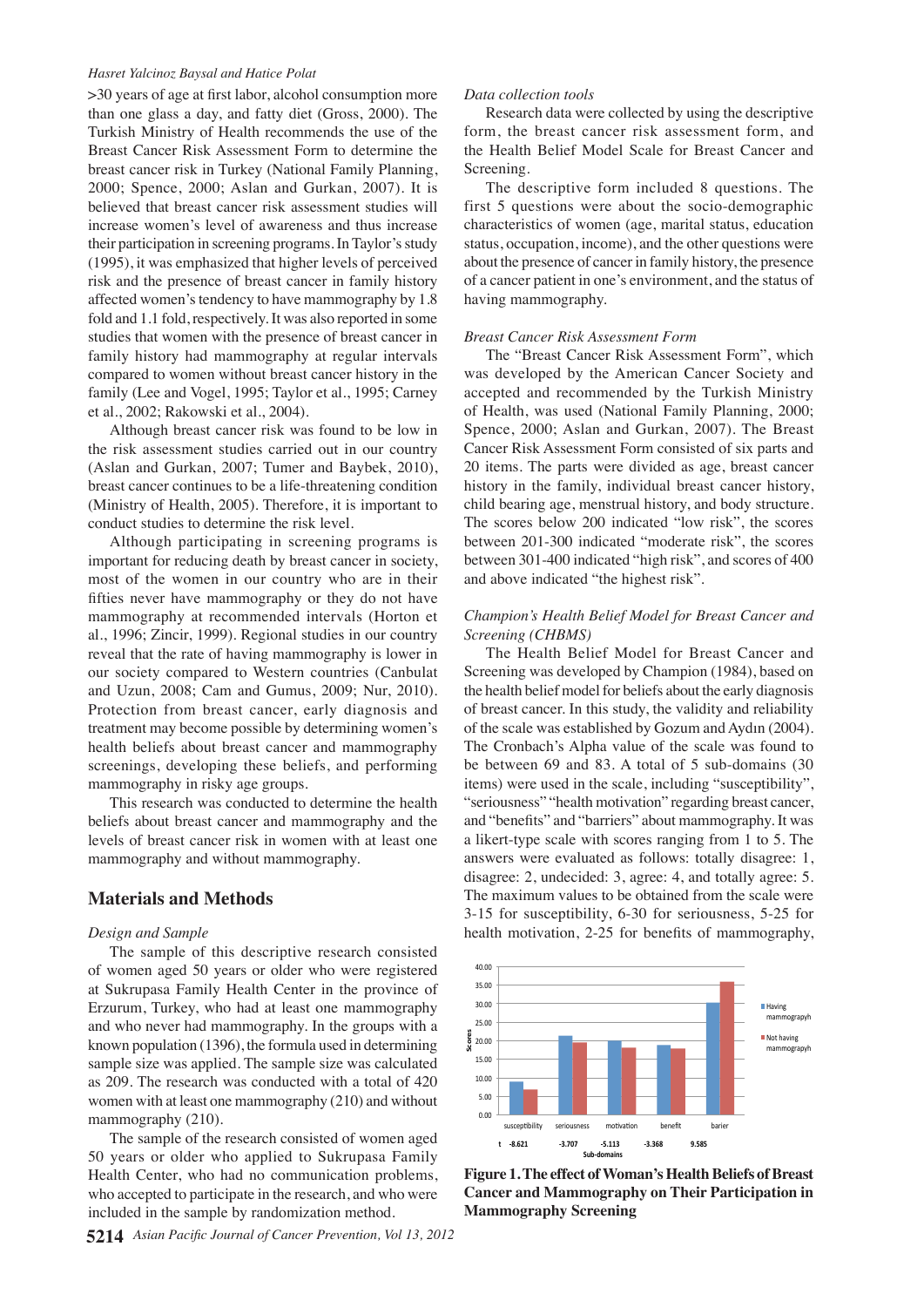**Table 1. Comparison of the Risk Levels of Woman with and Without Mammography**

| Risk Levels       |    |          | Having Mammography Not Having Mammography Test |        |             |
|-------------------|----|----------|------------------------------------------------|--------|-------------|
|                   |    | $\%$     |                                                | $\%$   |             |
| Low               |    | 184 87.6 | 193.                                           | - 91.9 | $X^2=0.003$ |
| Moderate          | 15 | 7.1      | 17                                             | 8.1    | $SD = 2.00$ |
| Hight-the highest | 11 | 5.2      |                                                | $\lq$  | P < 0.05    |

indicated higher levels of susceptibility and seriousness1,00.0 and 11-55 for barriers of mammography. Higher scores and higher levels of perceived benefit and barrier.

## *Data analysis*

environment, using the  $X^2$ , t- test. The women who participated in the research were informed about the participation was voluntary. Written approval was obtained from Erzurum Provincial Directorate of Health for conducting the research.

## **Results**

Descriptive characteristics of the women determined that 83.3% of the women were in the age group of 50-64 years, 81.2% were married, 49% were literate, 83.6% did not work, 58.6% had income equal to their expense, 46.9% had breast cancer history in the family, 36% had breast cancer history in their environment, and 89.9% were in the low risk group.

Table 1 presents the data for the comparison of the women's status of having mammography according to their breast cancer risk levels. It was observed that all the women who were at the high and highest risk for breast cancer were those with previous mammography, and the difference between the groups was statistically significant  $(p<0.05)$ .

The comparison of women with and without mammography regarding their beliefs about breast cancer and mammography is also presented (Graphic 1). It was found that women with mammography had higher levels of health belief compared to women without mammography as measured in the sub-domains of susceptibility, seriousness, health motivation and benefit of mammography in the CHBMS scale, and that the perceived barrier for having mammography was lower in women with mammography; and the difference between the groups was statistically significant  $(p<0.001)$ .

## **Discussion**

In this study 89.9% of the women were found to be in the low risk group for breast cancer. In our country there are only a few studies conducted to determine the risk level of breast cancer (Aslan and Gurkan, 2007; Tumer and Baybek, 2010). The rate of women in the low risk group for breast cancer was found to be 91.8% in the study by Kocadağ et al. (2009), 94.4% in the study by Eroğlu et al. (2009), and 98.5% in the study by Aslan et al. (2007). Our research data show similarities with the data in literature.

Although the breast cancer risk level was found to be low in these studies, breast cancer remains to be at the top of the list of cancer types among women (Ministry of Health, 2005). Determining the individuals with high risk of breast cancer is important for early diagnosis and treatment. As the high level of awareness of individuals has a positive effect on participation in screening programs, healthcare professions should determine women's risk levels in individual education sessions and share these results with them.

When the groups with  $\tau$  and without mammograph<sup>100.0</sup>

objective of the study and it was ensured that their 50.0 with low and moderate risk. **31.2** iterature review did not 50.0 75.0 **25.0 30.0** 75.0 The statistical analysis of data was made in computer were compared in terms of breast cancer risk level (Table<br>1) it was famed that all the **20.3** the demandments were determined that w**omen** with high risk of breast cancer 1), it was found that all women with mammography were at high and highest risk for <del>breast c</del>ancer (p<0.05). In the study conducted by Baysal and Gozum  $(2011)$ , it was had  $11$  times more mammography compared to women reveal any studies on the comparison of the risk levels of women with and without mammography.

None

Newly diagnosed without treatment

 $\theta$ 

**12.8**

**51.1 46.8 56.3**

**38.0 31.3**

**20.3 6.3 10.1**

Q<sub>was</sub> higher and perceived barrier was lower in the  $25.0$  Welge contract to the contract of the contract of the contract of the contract of the contract of the contract of the contract of the contract of the contract of the contract of the contract of the contract of the Newly diagnosed without treatment Newly diagnosed with treatment Persistence or reculeerde Remission **25.0 27.3**<br>
and mammography, it was found that perceived health for **20.0 21** were compared in **38.0** of their belief about breast cancer When the groups with and without mammography<sub>25.0</sub> susceptibility, seriousness, motivation and manumography group with mammagraphy compared  $\overline{\mathbf{b}}$  that without mammoggophy (t=-8.621, P<0.000; t=-3.747, P<0.000; t=-5.113, P< $\&$ 000; t=-3 $\&$ 68, P<0. $\&$ 01; t=9.5 $\&$ 5, P<0.000). In the study of Y<sub>1</sub>lmaz et al. (2010) which compared the health beliefs of academics and housewives regarding breast cancer, it  $\bar{\mathbb{X}}$  as observed that health beliefs of susceptibility, seriousness and perceived benefit of mammography were higher among women  $\hat{\mathbf{w}}$ ith mammography than those without mammogarephy; yet the difference was not statistically significant. In the study conducted by Lee et al.  $(2009)$  with Korean-American women, health beliefs of susceptibility and perceived benefit were found to be higher among women with mammography. Similar results were reported in the studies conducted abroad, showing the rate of women who accepted that breast cancer was as a serious problem (perceived seriousness) and they had the risk of having breast cancer (perceived susceptibility) and who considered mammography an effective factor in determining breast cancer in early stage (perceived benefit of mammography) was an important factor affecting women's desire of having mammography at regular intervals (Rutten and Iannotti, 2003; Russell et al, 2006). Rutten and Iannotti (2003) also reported the perceived benefit of mammography  $(OR=1.51)$ , susceptibility (OR=1.41) and barrier (OR=0.79) as important factors in commitment to having mammography. In Champion's study (1994), perceived seriousness increased the rate of having mammography by 1-fold.

It was determined in previous studies that women without mammography had higher level of perceived barrier (Miller and Champion, 1996; Holm et al., 1999; Secginli and Nahcivan, 2006) and the education and guidance given to women reduced their level of perceived barrier (Carney et al., 2002; Aydın, 2004; Akcay et al., 2005; Gozum et al., 2007). Russell et al. (2006) reported that perceived susceptibility and benefit were not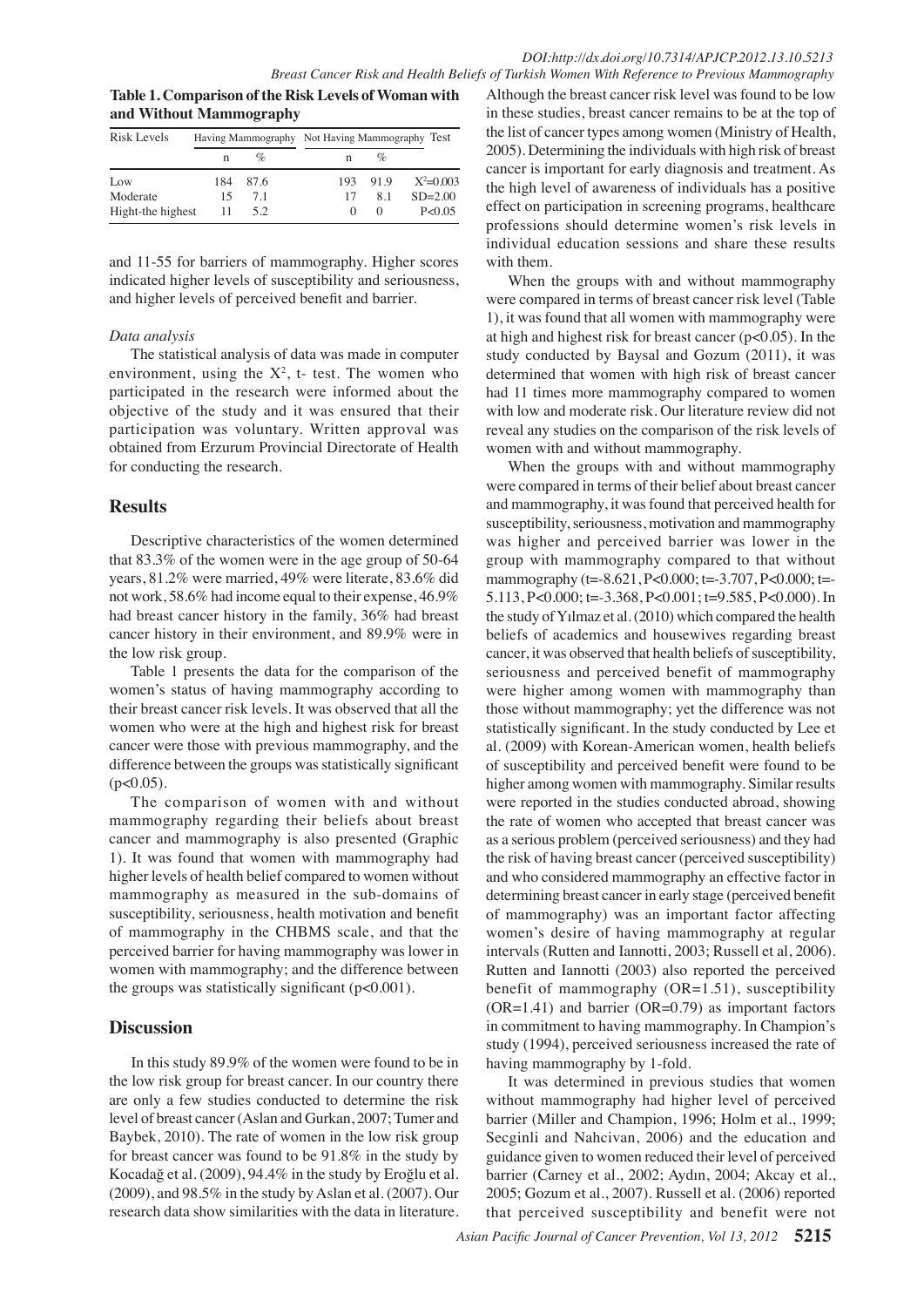#### *Hasret Yalcinoz Baysal and Hatice Polat*

important factors in routine mammography screenings and that only the high level of perceived barrier reduced the rate of mammography screenings. According to the Health Belief Model, high level of perceived barrier has a negative effect on individuals' behaviors (Health Belief Model, 2011). A few studies conducted in Turkey demonstrated that certain interventions reduced women's perceived barrier regarding mammography (Akcay et al., 2005; Aydın and Gozum, 2009; Gozum et al., 2010). Gozum et al. (2010) observed that peer education reduced women's perceived barrier for mammography. Aydın and Gozum (2009) and Akcay et al. (2005) also reported the effect of education on reducing perceived barrier for mammography.

Knowing women's health beliefs that are effective in their participation in mammography screenings may help nurses improve the education programs on screening methods, as well as their behaviors towards women. Participation in mammography screenings may be increased by determining women's perceived barriers for having mammography and by reducing these barriers via education and guidance. Perceived susceptibility, seriousness, health motivation and benefit of mammography, which have a positive effect on women's participation in mammography screenings, should be supported and increased by healthcare professionals. Furthermore, performing breast cancer screenings, and educating and monitoring women are important for protection from cancer, early diagnosis and treatment.

## **Acknowledgements**

This study was presented one national congress, " $1<sup>th</sup>$ Congress of Innovation on Nursing 11-13 October 2012, Ankara"(presented orally).

## **References**

- Akçay D, Gözüm S, Küçükodacı B, et al (2005). Effect of education given in different methods on the health-related beliefs and knowledge levels of women about breast cancer and screenings. 2nd National/International T.S.K. Congress of Nursing, 25-27 May Harbiye military museum and culture center, İstanbul, (Awarded 3<sup>rd</sup> place among verbal proclamations).
- Aslan FE, Gürkan A (2007). Risk level of breast cancer in women. *J Breast Hlth*, **3**, 63-8.
- Ay F (2007). Fundamental concepts, principles and applications of nursing. Medical Yayıncılık, Istanbul.
- Aydın I, Gözüm S (2009). Comparison of two different educational methods on teachers' knowledge, beliefs and behaviors regarding breast cancer screening, *Eur J Oncol Nursing*, **13** 94-101.
- Baysal HY, Gözüm S (2011). Effects of health beliefs about mammography and breast cancer and telephone reminders on re-screening in Turkey. *Asian Pac J Cancer Prev*, **12**, 1445-50.
- Cam O, Gümüş AB (2009). Breast cancer screening behavior in Turkish women: relationships with health beliefs and self-esteem, body perception and hopelessness. *Asian Pac J Cancer Prev*, **10**, 49-54.
- Canbulat N, Uzun Ö (2008). Health beliefs and breast cancer

screening behaviors among female health workers in Turkey. *Eur J Oncol Nurs*, **12**, 148-56.

- Carney PA, Harwood BG, Weiss JE et al (2002). Factors associated with interval adherence to mammography screening in a population-based sample of new hampshire women. *Cancer*, **95**, 219-27.
- Champion V (1994). Relationship of age to mammography compliance. *Cancer Supplements*, **1**, 329-35.
- Eroğlu C, Eryılmaz MA, Civcik S, et al (2009). Breast Cancer Risk Assessment 5000 Cases. "National Cancer Week Symposium" Ankara Swiss Hotel, 1–2 April.
- Gözüm S, Aydın İ (2004). Validation evidence for Turkish adaptation of champion's health belief model scales. *Cancer Nur*, **27**, 1-8.
- Gözüm S, Karayurt Ö, Kav S et al (2010). Effectiveness of peer education for breast cancer screening and health beliefs in Eastern Turkey. *Cancer Nur*, **33**, 213-20.
- Gross RE (2000). Breast cancer: risk factors, screening, and prevention. *Seminars in Oncol Nur*, **16**, 176-84.
- Health Belief Model (2011). Accessed on 15/03/2011 Available from http://hsc.usf.edu/~kmbrown/ Health\_ Belief\_ Model\_ Overview.htm
- Holm CJ, Frank DI, Curtin J (1999). Health beliefs, health locus of control, and women's mamography behavior. *Cancer Nur*, **22**, 149-56.
- Horton J, Cruess D, Romans M (1996). Compliance with mammography screening guidelines: 1995 mammography attitudes and usage study report. *Women's Hlth,* **6**, 239-45.
- Karayurt Ö, Dramalı A (2003). Adaptation of champion's health belief model scale to Turkish women and examination of the factors ınfluencing the frequency of breast self examination. The first regional meeting. *Asian Pac Organization for Cancer Pre Congress (APOPCP)*, 154-55.
- Kocadağ S, Ocaktan ME, Akdur R (2009). Assessment of the Breast Cancer Risk Levels and the Knowledge and Application of Breast Self-Examination in Women Aged 20 years and Older in the Region of Park Health Center. Paper Abstract. 6th National Congress on Reproductive Health and Family Planning, 23–25 April, Sheraton Hotel - Ankara.
- Lee H, Kım J, Han HR (2009). Do cultural factors predict mammography behaviour among Korean immigrants in the USA? *J Adv Nurs*, **65**, 2574-84.
- Lee JRJ, Vogel VG (1995). Who uses screening mammography regularly? Cancer Epidemiology, *Biomarkers & Prev*, **4**, 901-6.
- Lerman C, Rimer BK, Trock B, et al (1990). Factors associated with repeat adherence to breast cancer screening. *Prev Med*, **19**, 279-90.
- Mikhail BI, Petro-Nustas WI (2001). Transcultural Adaptation of Champion's Health Belief Model Scales. *J Nur Scholarship*, **33**, 159-65.
- Miller AM, Champion VL (1996). Mammography in older women: one-time and three-year adherence to guidelines. *Nur Res*, **45**, 239-45.
- Nur N (2010). Breast cancer knowledge and screening behaviors of the female teachers. *Women and Hlth*, **50**, 37-52.
- Rakowski W, Breen N, Meissner H, et al (2004). Prevalence and correlates of repeat mammography among women aged 55-79 in the Year 2000. National Health İnterview Survey. *Prev Med* , **39**, 1-10.
- Russell KM, Champion VL, Skinner CS (2006). Psychosocial factors related to repeat mammography screening over 5 years in african american women. *Cancer Nur*, **29**, 236-43.
- Rutten LJF, Iannotti RJ (2003). Health beliefs, salience of breast cancer family history, and involvement with breast cancer issues: adherence to annual mammography screening recommendations. *Cancer Detection and Prev*, **27**, 353.